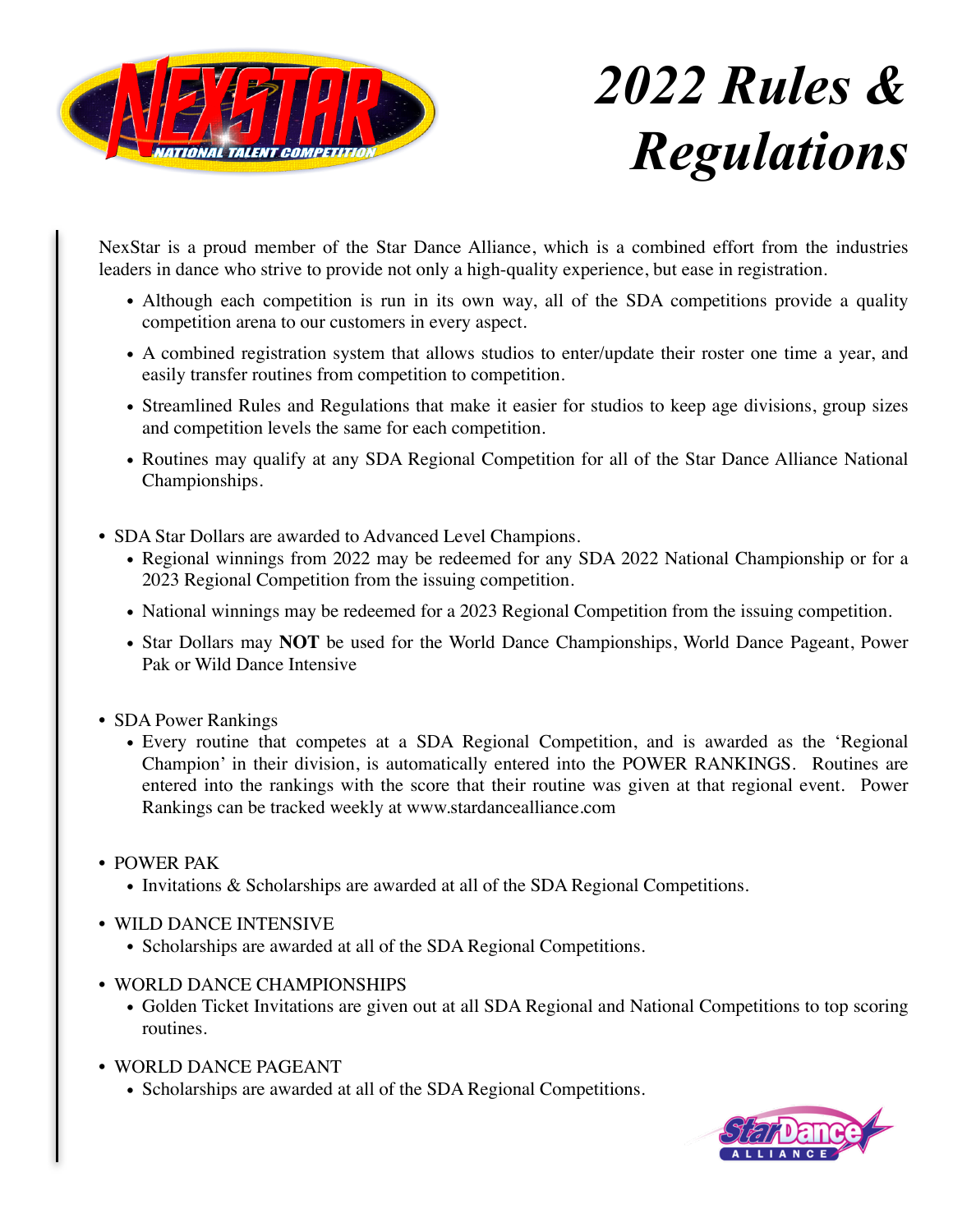# **GENERAL RULES**

- PHOTOGRAPHY & VIDEO RECORDING IS STRICTLY PROHIBITED. Failure to abide by this rule can result in Disqualification for the studio. If anyone is found photographing or video recording in the competition auditorium, we reserve the right to delete the video footage. Teachers… it is your responsibility to inform your contestants and parents of this rule.
- NO SMOKING is permitted in any of our venues.
- If a dancer would like to compete at an event with two separate studios, that dancer must have written permission from BOTH studios prior to the event.
- No dancer may compete as an independent entry if their studio is registered.
- All dance divisions are permitted to have up to 25% acro/gymnastics tricks in them. *NOTE: The Cheer & Character divisions may contain up to 50% acro/gymnastics.*
- Special stage or house lighting will NOT be provided or changed by the SDA for any performance.
- Singing is permitted in the Song & Dance, Vocal and Grand Line categories ONLY. We will have two handheld/wireless microphones at each venue. We do not allow any additional equipment to be hooked into the sound system, therefore, no personal microphones, headsets, etc. will be permitted.
- A panel of well-qualified judges will score contestants. All decisions of the judges are final.
- By registering for a Star Dance Alliance event, all contestants grant permission to the Star Dance Alliance to use their photographs and/or videos for promotional reasons. In addition, the Star Dance Alliance reserves the right to communicate with you using the email provided in the registration system.
- By entering your email address, you hereby agree to join the Star Dance Alliance mailing list.
- Sportsmanlike behavior is expected from all contestants, teachers and families at all times. Failure to display proper decorum could result in immediate disqualification. This includes attempting to recruit students from other studios to attend yours at one of our events.
- The Star Dance Alliance and the hosting venue are not responsible for personal injury or property loss.
- Please note that every venue is unique and has its own set of rules concerning outside food & beverage, use of helium balloons, etc.

## **PROPS**

- Props must be loaded in and out of the venue on the same day they are used. Storing props in the wings or backstage is not permitted.
- All props must be fire-proofed.
- Props must be set up and removed from the stage in a reasonable time frame.
- Props must be labeled with the studio name for identification purposes backstage.
- No dangerous props may be used on stage (such as fire, swords or knives). Live animals are also prohibited on stage.
- Please alert the backstage manager of any props that will be used before your performance time.

## **PROTESTS**

A protest may only be initiated by a Studio Director/Teacher. It must be signed and submitted in writing to the director of the show within **30 minutes** of the incident involved. Protests may not be submitted after an awards ceremony.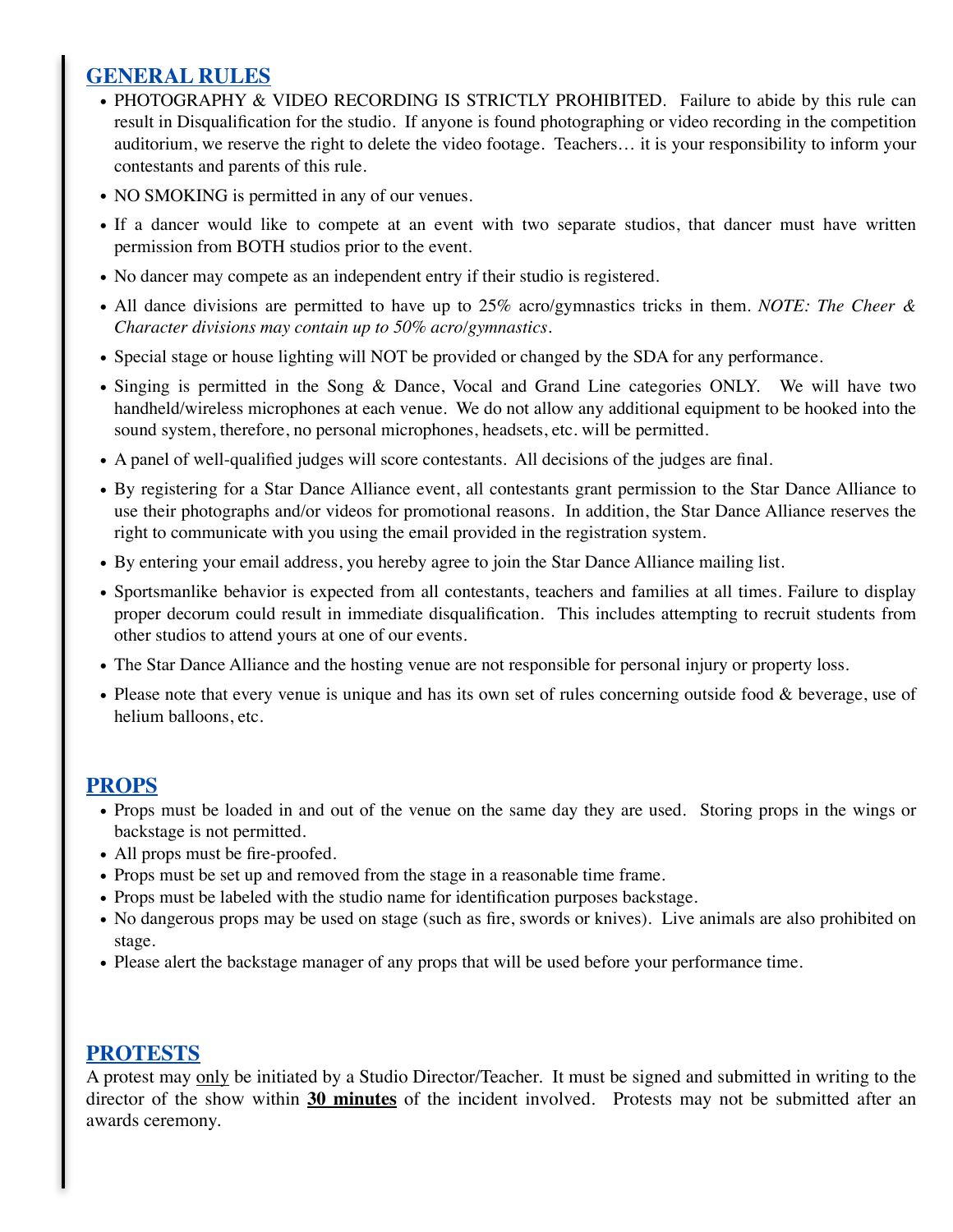# **MUSIC**

Any music which contains profanity or racial slurs will result in a **SCORE DEDUCTION**. *Note: If you are questioning if your music is ok, please send us your music in advance and we will check it.* 

Contestants are required to provide their own music that must be recorded at the proper speed

- UPLOAD Music can be uploaded though our registration system, and must be done at least 7 days prior to the competition.
- CD'S There must be only ONE routine per CD. A back up of all music must be accessible in the event that it is needed. CD's must be labeled with the routine name, number and studio name.
- IPODS These will ONLY be accepted if it is clearly labeled with the studio name, address and phone #. Each routine must be it's own separate playlist. The playlist must be labeled with the entry number (four digits) and routine title in the following format: "0384- Party in the USA". It is also important to make sure that the repeat function is not enabled. The device MUST be fully charged, and it is the responsibility of the studio to provide a charger. This example is clearly labeled as entry number 384, Party in the USA.
- FLASH DRIVES These must be labeled with the studio name. Each routine must be labeled with the entry number and routine title in the following format: "384 – Party in the USA".

# **REGISTRATION**

- Entries will be processed on a first-come, first-served basis and will be limited to the amount of performance time available.
- Entries must be PAID IN FULL before they will be processed.
- All fees MUST be paid by credit card or e-check. NO CERTIFIED CHECKS, PERSONAL CHECKS or MONEY ORDERS will be accepted. *NOTE: There will be a phone payment processing fee of 5% for multiple payment transactions made through the office. To avoid this, please use our partial payment option online.* \*NO CASH REFUNDS WILL BE ISSUED FOR ANY REASON \*
- NO PHONE, FAXED or MAILED entries will be accepted.
- All entries must include the correct names and ages of all contestants.
- The name of a routine may NOT be the same name as the dance studio.
- It is IMPERATIVE that your roster be entered/updated with the CORRECT NAME, CORRECT PERFORMANCE LEVEL and CORRECT DATE OF BIRTH when inputting your registration data. This WILL NOT be able to be changed after the schedule is completed.
- After payment is made, you will receive a summary via email of all routines registered. It is imperative that you review this information including birth date and age division, and reply IMMEDIATELY with any corrections.
- NexStar reserves the right to add additional competition days/times, if deemed necessary, and also reserves the right to move the competition location if it becomes necessary due to circumstances beyond its control.
- NexStar reserves the right to limit solos to two (2) per dancer, depending on venue capability and space.
- NO ENTRIES WILL BE ACCEPTED AT THE COMPETITION for any studio that is not already registered. Registered Studios may make an addition ONLY if the show's Director approves it. Added routines may not be eligible for High Score Awards.
- VIDEO ENTRIES: Entries may qualify for our National Championships by submitting a DVD and regional entry fee no later than April 30, 2022. Routines will be adjudicated only.

*\*\*NOTE\*\** By signing the "NexStar Release" on the registration form, all registered contestants do hereby grant permission to NexStar to publish their photographs on local television, national television, promotional videos, the web or in any other publication, to promote its competitions. Furthermore, we hereby release all directors, officers, or representatives of this competition from any and all claims for damages or injuries sustained while participating in any activity related to this competition.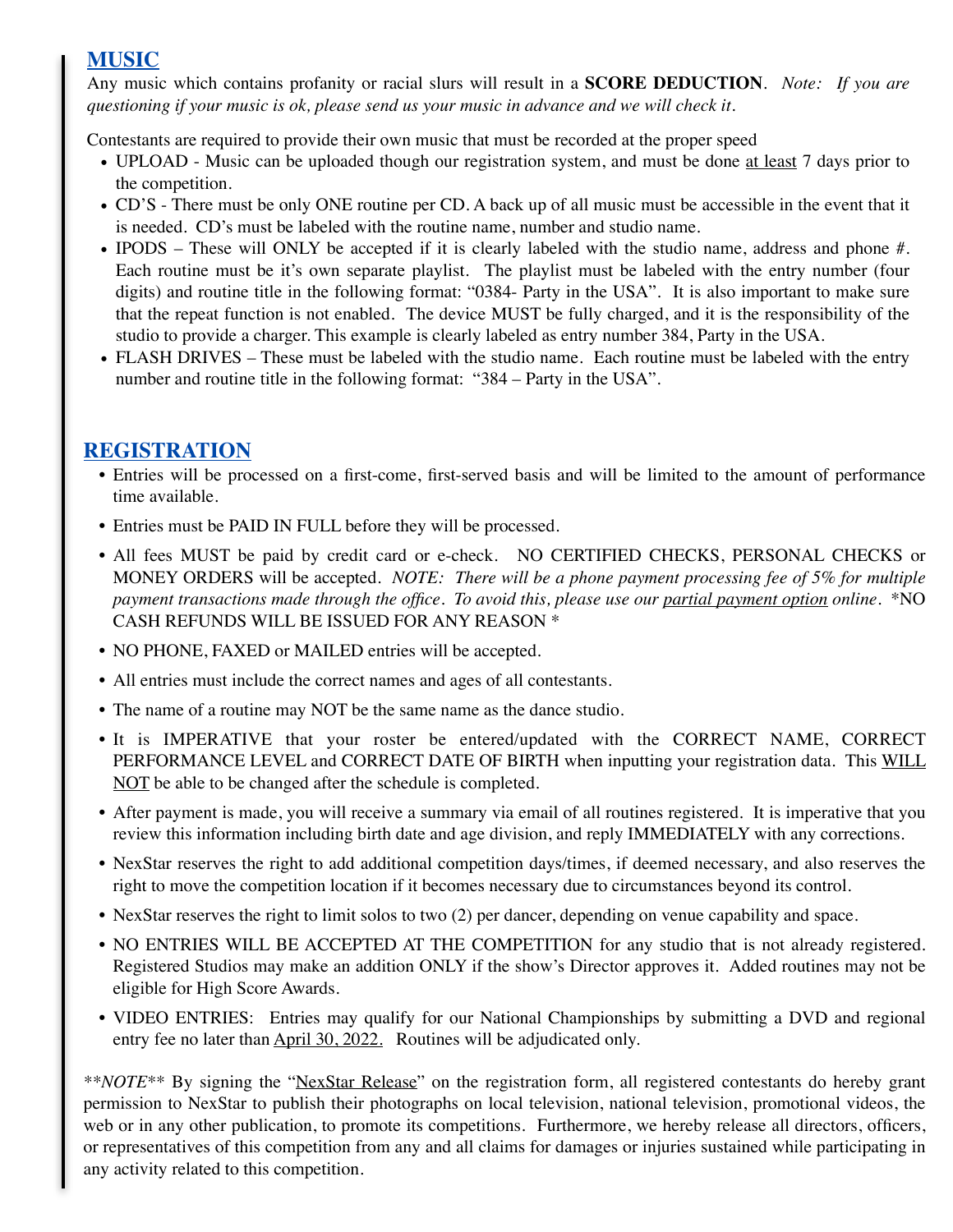# **TIME SCHEDULE**

A time schedule will be e-mailed (provided that an email address was clearly provided on your registration) no later than seven (7) days before the competition date to all entrants. There is NO general format. Every regional schedule is based solely on the breakdown of entries by solos, duet/trios, groups and lines in each age division for that particular city. This breakdown is not available until all of the entries have been processed. At that time, a schedule will be set to best accommodate the entrants at that competition. No time requests will be accepted.

ALL ENTRIES MUST COMPETE ON THE DAY AND TIME ASSIGNED. We understand that there are sometimes unforeseen events that can arise. Any entry, which is not able to compete at their assigned day and time, may request an alteration to the routine's performance time. If this is approved, this routine may be permitted to compete for ADJUDICATION ONLY and may not be eligible for high score awards. Any change in competition days and/or times is at the sole discretion of the Director and will be determined by the time allowance at each Regional Competition.

The number in which each routine is assigned is for reference and identification purposes. Routines will perform in numerical order. If the backstage manager sees potential delays due to costume changes, you may be asked to compete out of sequence in order. Please be prepared to compete when we call your number, even though it may be a few numbers earlier than you anticipated.

## **Performers MUST be checked in with the Backstage Manager 1 HOUR prior to their scheduled performance time. Failure to do so may result in your routine being disqualified.**

*\*\*NOTE\*\** If you determine that you do not have enough time between numbers to change costumes, it is imperative that you advise the **backstage manager**. If the backstage manager has not been notified of any problem, and you are not ready to compete when called, your routine may be disqualified.

# **AGE DIVISIONS**

*AGES ARE DETERMINED BASED ON THE DANCERS AGE ON DECEMBER 31ST, 2021.*

DIVISIONS: 4 & Under; 5-6 Yrs; 7-8 yrs; 9-11yrs; 12-14 yrs; 15-16 yrs; 17-19 yrs; 20-29 yrs; 30-39 yrs; 40-49 yrs; 50 yrs and over. NOTE: JAZZ, TAP, LYRICAL, CONTEMPORARY AND OPEN CATEGORY CONTESTANTS WILL ENTER THE FOLLOWING SINGLE AGE DIVISIONS: 5, 6, 7, 8, 9, 10, 11, 12, 13, 14, 15, 16, 17, 18, 19.

DETERMINING AGE DIVISION: Duets/Trios, Groups and Lines will compete at the average age division determined by averaging the age of all members of the group. Do not use decimals or round up. Example: If the average comes to 11.8, they will compete in the 11-year old age division.

ADULT AGE DIVISION: Any routine with a performer 20 years or older will compete in the Adult Division (*with the exception of the 12 & Over Grand Line Division*). All adult performers MUST compete in the Advanced performance level and are not eligible for High Score Awards. If enough routines are entered in the Adult Category, a special High Score Award may be awarded at that regional. Adult dancers may include Teachers, Professionals, Parents, etc.

PROOF OF AGE: All performers are required to have proof of ages on hand at every SDA competition. Failure to provide a birth certificate or drivers license if an age division is challenged will result in disqualification of that routine.

HIGH SCORE AGE DIVISIONS: High Score Awards will be given out in the Petite (8 & Under), Junior (9-11), Teen (12-14) and Senior (15-19) age divisions.

**\*AGE BUMP RULE** – The oldest performer in a duet/trio, small group, large group or line may only compete (1) age division lower than his/her age. Example: A routine with a 15 year old performer may only compete in the Teen (age 12-14) or Senior (age 15-19) divisions regardless of the average age. *A 15 year old performer may never compete in the Petite (8 & Under) or Junior (9-11) age division.*

*GRAND LINES – The oldest performer in an 11 & Under Grand Line may not be more than 19 years of age.*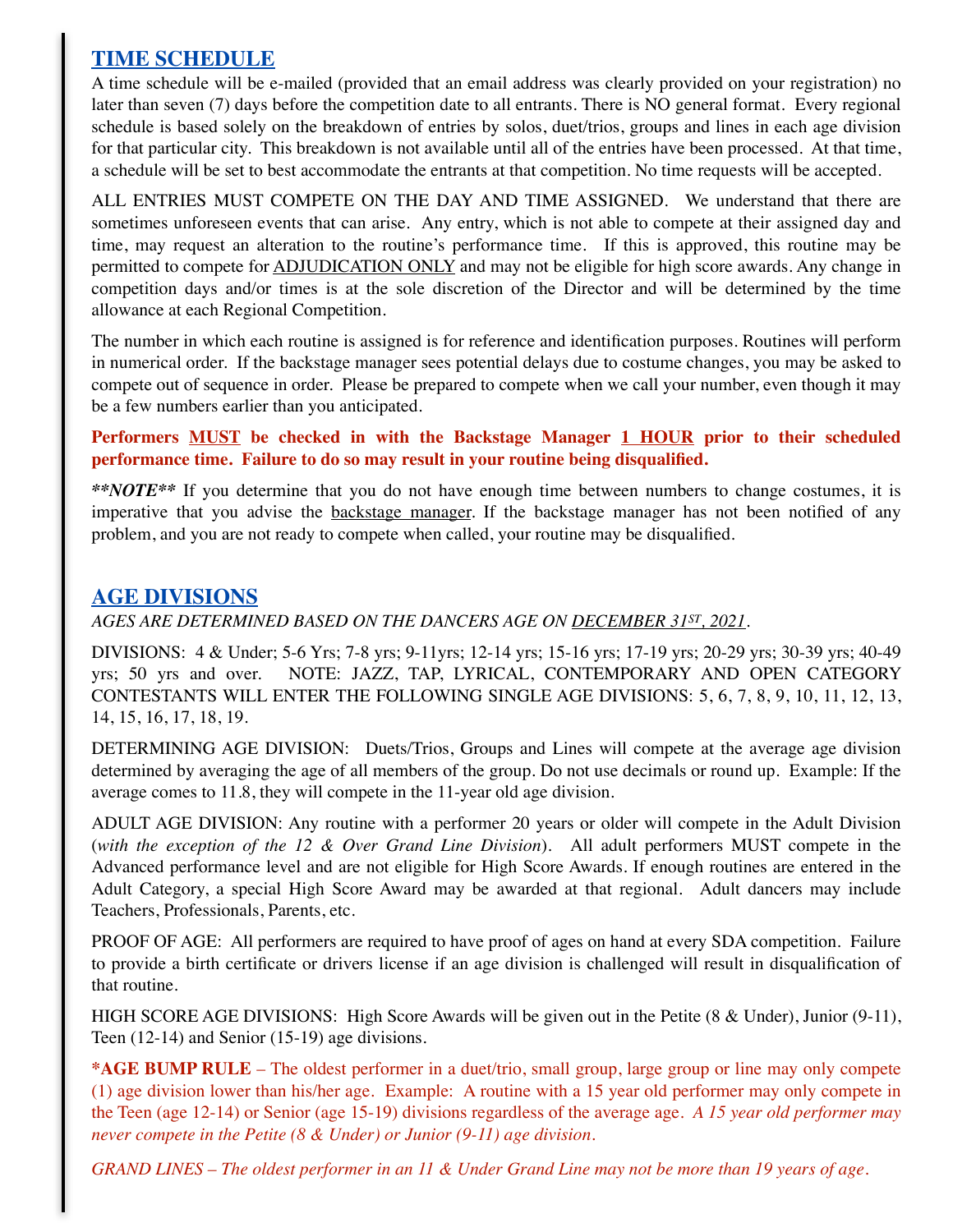# **GENERAL DIVISIONS / TIME LIMITS**

**IMPORTANT: Any person who is actively participating in a routine for ANY amount of time is counted as a performer and must be registered as such. This includes any person who can be seen by the judges for any amount of time, and any person who may be in a costume that covers their face.**

## **Solo** – **(1) Performer**

## *Time Limit - 2:45 minutes*

*Fashion Modeling & Compulsory Time Limit – 1:30 minutes*

- Solos MUST compete in the competition level in which the dancer is registered originally on the studio's roster. *(The only exception is Compulsory, Fashion Modeling & Vocal Solos, which must compete in the Advanced Level).*
- Soloists are limited to entering a maximum of three (3) solo performance categories and may not compete against themselves in any category. *(Soloists may compete in the Compulsory, Fashion Modeling and Vocal Category in addition to the dance categories).*
- A contestant cannot place more than once for high score in the Solo division.
- We reserve the right to limit solos to two (2) per dancer, depending on the venue capability and space.

# **Duet/Trio - 2-3 Performers**

*Time Limit - 2:45 minutes*

• *No Duet/Trio may compete against themselves in the same performance category with the same performers. There must be a 50% difference in performers to be in the same age group of the same category.*

## **Small Group – 4-9 Performers**

*Time Limit - 3:00 minutes*

## **Large Group – 10-19 Performers**

*Time Limit - 4:00 minutes*

## **Line - 20 or more Performers**

*Time Limit - 4:30 minutes*

*\*A Maximum of 6:00 minutes extended time may be purchased. Any line over 6 minutes MUST be entered in the Grand Line Division.* 

# **Grand Line – 20 or more Performers**

*Time Limit – 7:00 minutes*

- Grand Lines compete in the *ADVANCED LEVEL ONLY*, and have NO specific performance category (*Jazz, Tap, Lyrical, etc*.).
- Average age will determine the age at which this routine competes, however, Grand Lines with performers age 20 & over must compete in the 12 & Over division*.*

At any Regional competition, if any act drops below the minimum number of performers required in the group they registered for, the act will be adjudicated, however, the act will not be eligible for High Score Awards. *EXAMPLE*: A group of 10 performers registered as a Large Group... if 1 performer is unable to perform, this will then drop the number in the group to 9. They can still be judged as a Large Group, so that all 10 can attend Championships, but they will not be eligible for the High Score Awards. If this routine changes to a Small Group, then they will be eligible for High Scores and will qualify for Nationals as a Small Group.

**EXTENDED TIMES:** Solos, Duet/Trios, Groups & Lines may purchase an extended time of 30 seconds at \$3/ per performer. Grand Lines may purchase an extended time of 2 minutes at \$3/performer. To register for extended time, please check the box on the routine that indicates "Request Extended Time" on your online studio account.

**Note: Routines that are** over the time limit will result in automatic point deduction of one point or a fraction thereof for every 5 seconds of overtime if extended time has not been registered for that routine.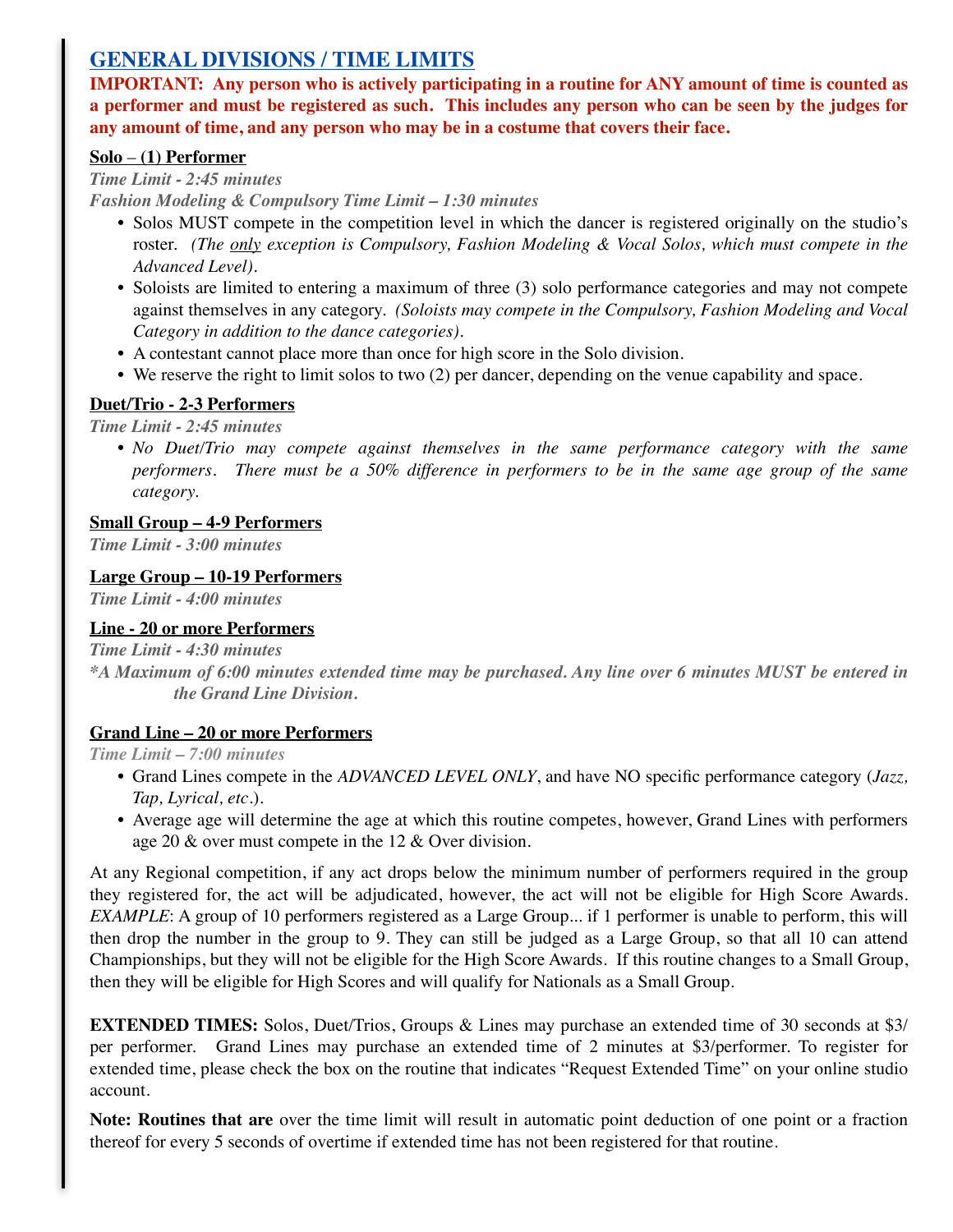# **COMPETITION LEVELS**

Studios are required to assign a competition level for EACH performer when they are entering their roster in the registration system. Please be certain that you are entering your performers in the CORRECT PERFORMANCE LEVEL. *NOTE: DANCERS MAY ONLY BE REGISTERED AT ONE LEVEL…Any dancer found to be registered in more than one level may be disqualified.*

Dancer's levels WILL NOT be able to be changed once entered.

SOLOS and DUET/TRIOS MUST COMPETE AT THE LEVEL IN WHICH THEY ARE REGISTERED ON YOUR ROSTER.

**\*\*IMPORTANT\*\* - It is at the judges discretion to move any routine that they feel is placed in a level below their ability to the level in which they feel is necessary. All judges decisions are FINAL. If the judges determine that a routine should be moved to a different level, and that level has already competed, the routine will then be eligible for adjudication only.**

**ANY ROUTINE THAT IS BUMPED TO A HIGHER COMPETITION LEVEL AT ANY SDA COMPETITION FOR ANY REASON WILL REMAIN IN THAT HIGHER LEVEL FOR THE REMAINDER OF THE SEASON THROUGHOUT ALL STAR DANCE ALLIANCE COMPETITIONS.** 

## **LEVEL ASSIGNMENT GUIDELINES**

The following **guidelines** are suggestions to be used in determining the appropriate level placement of each competitor. Because no competition can possibly know how many hours a child dances or for how many years they have danced, it is left to the teachers own sound judgement when entering level placement for their students.

**ADVANCED Level:** This competition level is for *top-level competitive* dancers who perform at an advanced technical level. All entries will be adjudicated, and will receive High Score Awards. *\*\*\*This is the ONLY level that is eligible to receive Prize Monies. In addition, only advanced dancers are eligible to receive the Highest Level Adjudication.*

**INTERMEDIATE Level:** This competition level is for the *intermediate or 'on the rise'* dancers, and is recommended for dancers who have had approximately 2-5 years experience. Entries will be adjudicated, and will receive High Score Awards within this level.

**NOVICE Level:** This competition level division is for *beginning* dancers who have little or no experience competing. Dancers may only be considered 'novice' dancers for a **maximum of 3 years**.. Entries will be adjudicated, and will receive High Score Awards within this level.

**Small Groups and Duet/Trios** - The highest level of dancer in a routine will determine the level of the routine. *Example: One Advanced Dancer and 8 Intermediate Dancers will determine the routine to be in the Advanced Level. One Intermediate Level dancer and 8 novice dancers will determine the routine to be in the Intermediate Level.*

Large Groups and Lines - No more than  $1/3$  of the dancers in a routine may be a higher performance level than the level that the routine is entered. *Example: If a routine has 12 dancers - 4 advanced, 4 intermediate & 4 novice, the routine will be placed in the 'advanced' level because 1/3 or more of the dancers are advanced.* 

## **IMPORTANT NOTES ON COMPETITION LEVELS** –

- No dancer that is registered in the 'advanced' level will be permitted to perform in ANY 'novice' level routine.
- No level changes may be made at the door.
- No Solo may be bumped to a higher competition level than the level in which the performer is entered on the 2022 studio roster.
- Groups/Lines may be placed in a higher competition level than the average of the participants, but never a lower level. This should be done PRIOR to the competition. Note: Any routine that is bumped to a higher level at any SDA competition will remain in that higher level for the remainder of the season throughout ALL Star Dance Alliance Competitions.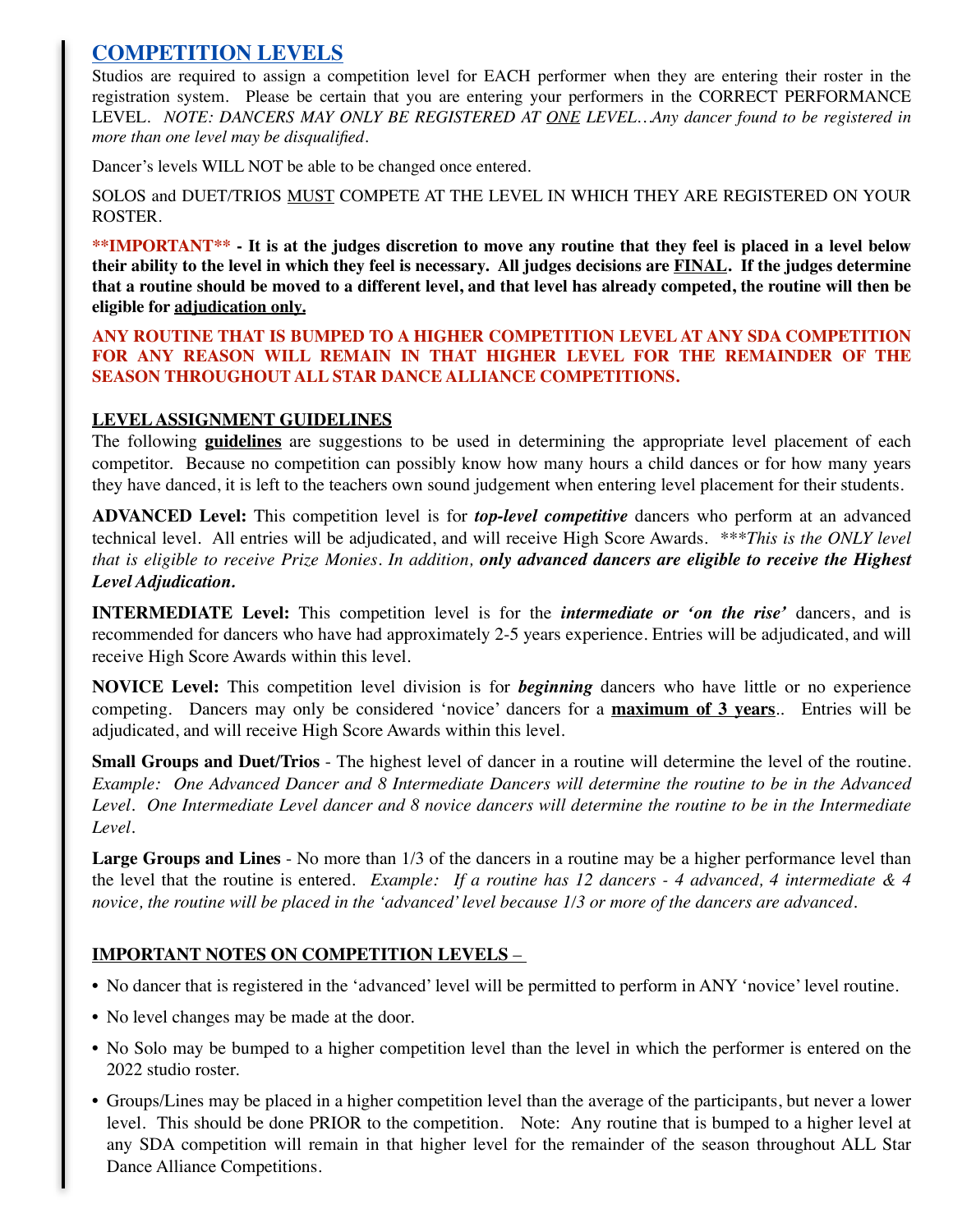# **PERFORMANCE CATEGORIES**

**Acro/Gymnastics** - A routine that contains primarily gymnastic tricks, including, but not limited to walkover, front/back limbers, handstands, headstands, cartwheels, etc. There should be a blend of gymnastics and dance together.

**Ballet** - A routine consisting of classical steps & ballet technique. Ballet shoes must be worn.

**Baton** - Routine using baton(s) and baton technique .

**Character** - A routine that portrays a character that is easily recognizable.

**Cheerleading** - A routine that has a combination of strong, sharp movements, vocal cheering and dance. May contain up to 50% acro/gymnastics.

**Clogging** - A routine which uses clogging technique.

**Compulsory** – *(Advanced Level/Solos Only)* A performance of pre-determined, specified dance techniques. (Please see details listed on next page)

**Contemporary** – A routine that combines both lyrical and modern movements.

**Drill Team** - A group performing military type moves with precision marching and may incorporate any type of dance.

**Fashion Modeling** – *(Advanced Level/Solos Only)* Must include Runway "T-style" Modeling Technique

- FORMAL-Any party dress or "After 5" attire.
- SPORTSWEAR- Casual skirts, pants, etc., select sport, skiing, tennis, horseback riding, etc.
- SWIMWEAR Any swimwear or swimsuit & cover-up.

**Folkloric** - Routine incorporating ethnic styles of dance such as polkas, Hawaiian, Spanish, etc.

**Hip Hop** - A dance that consists of the latest street dance style, as seen in current dance videos.

**Jazz** - A routine that utilizes jazz technique such as splits, isolation, leaps, etc.

**Lip Sync** - A routine that utilizes pantomime techniques and mimics voices on pre-recorded music.

**Lyrical** - A routine that is performed to the lyrics or mood of the music.

**Modern** - A routine containing a contemporary style of dance.

**Musical Theater** - A routine performed to the music of a Broadway musical or a movie musical.

**Open** - A routine that is a combination of any of the other categories; a routine that does not exactly fit any of the definitions of any other category. (No Vocals permitted)

**Photogenic Contest** - Contestants should submit a 5x7 or larger photograph the FIRST DAY OF COMPETITION to the registration desk. The photo must be of only one person. Photogenic contestants must be a registered competitor in that competition and may register more than one photo.

**Pointe** - A routine that consists of ballet/pointe technique. Pointe shoes must be worn.

**Pom Pon** - A routine combining dance with the use of pom pons for at least 80% of the routine.

**Production** - This category may be entered ONLY in Line division and must have a minimum of 20 performers.

**Song and Dance** – A routine that combines dancing and singing. Both genres are expected to be present in this routine. Lead vocals may not be lip synched and may have back up vocal accompaniment only. We will provide two handheld, wireless microphones. No personal/studio microphones, headsets, etc. will be permitted.

**Tap** - A routine utilizing tap technique and must be performed with tap shoes only.

**Vocal** – *(Advanced Level Only)* A performance of any type of vocal presentation. Accompaniment must be pre-recorded. (No lead vocals may be recorded; backup voices only will be permitted). We will provide two handheld, wireless microphones. No personal/studio microphones, headsets, etc. will be permitted to be hooked into the sound system.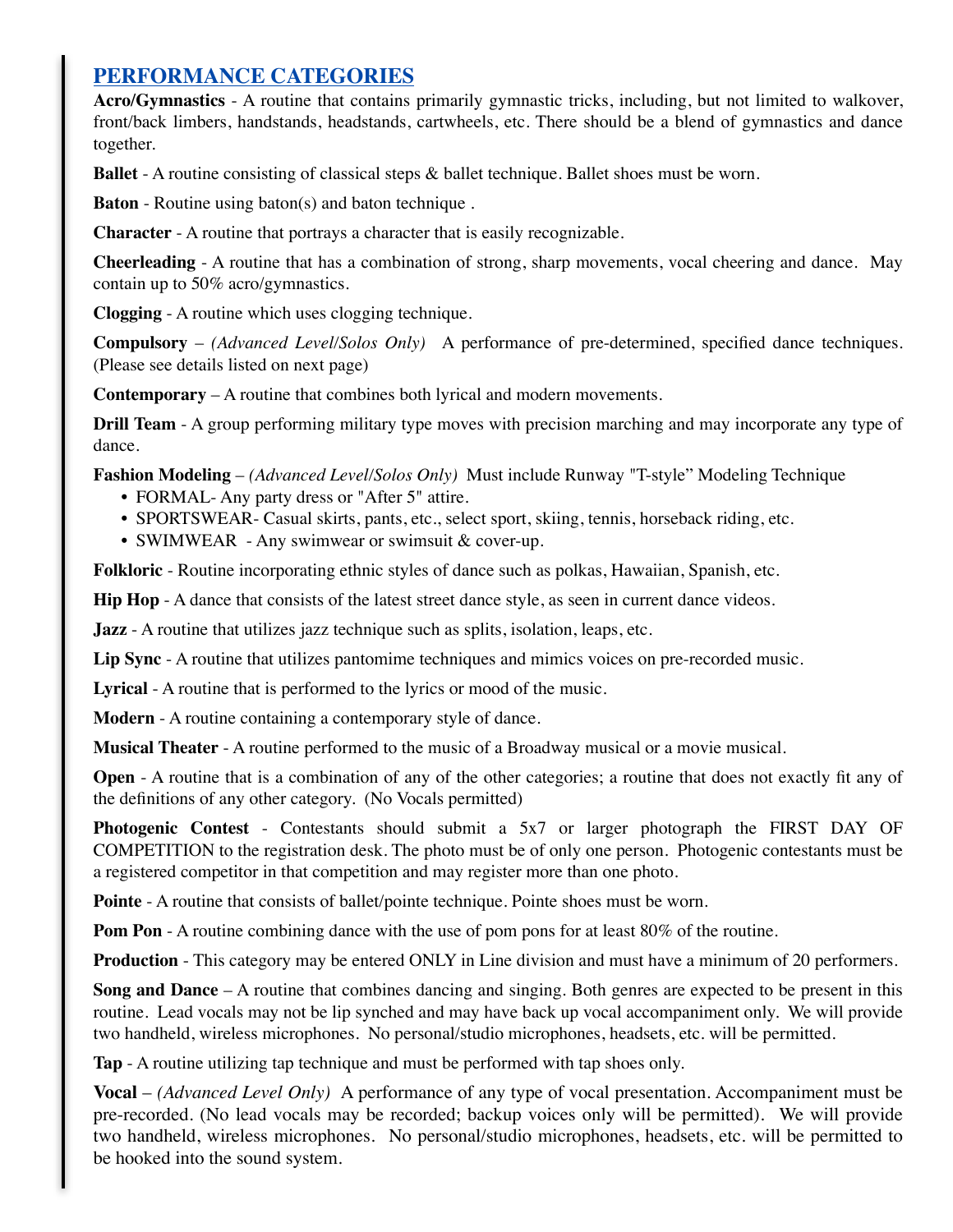# **COMPULSORY SOLO REQUIREMENTS**

This is a solo performance of specific dance techniques set forth by the list below. Dancers will be judged on the quality of execution regardless of the difficulty level. Choreography and/or transitional movements between each required technical element will not be judged, but is permitted.

Scoring Breakdown: Turns - 30 points, Control/Balance/Flexibility – 30 points, Leaps/Jumps - 30 points Bonus Section – 10 points

ATTIRE: Contestants MUST wear black, form-fitting dance apparel (NO Costumes). Hair must be pulled back away from face. No socks may be worn unless they are worn with shoes. Shoes are optional (must wear two).

MUSIC: Technical elements must be executed in time with the music of your choice (any genre may be used).

#### **REQUIREMENTS: All 4 technical elements MUST be executed in each category IN THE ORDER in which they are listed below.**

#### **11 & Under Requirements:**

- 1. FLEXIBILITY/CONTROL/BALANCE
	- a. Split (any side or center)
	- b. Leg Stretch (balance holding leg in any way you choose) *ex: heel stretch or scorpion*
	- c. Grande Battement (front or side)
	- d. Extension/Dévloppé (front, side or arabesque)

#### 2. TURNS

- a. Right OR Left double pirouette turned out en Dehors (outside)
- b. Piqué turn (turned out with coupé back en Dedans)
- c. 3 Chaîné turns (in relevé)
- d. Right or Left Inside Pirouette (in plié with parallel passé)
- 3. LEAPS/JUMPS *(Leaps may be executed Right OR Left)*
	- a. Échappé sauté (from  $5<sup>th</sup>$  to  $2<sup>nd</sup>$ )
	- b. Sauté arabesque
	- c. Grand Jeté (brushing front leg, straight jeté)
	- d. Saut de chat (grand jeté with front leg développé)
	- e. BONUS SECTION (2-3 of your own technical elements to showcase)
		- Examples: Acro passes or tricks (walkovers, valdez, back handsprings, chin/chest stands) Advanced and exciting turn sections featuring multiple turns Switch leaps, Turning Jeté, Men - Double tours

#### **12 & Over Requirements:**

- a. FLEXIBILITY/CONTROL/BALANCE
	- b. Split (any side or center)
	- c. Leg Stretch (balance holding leg in any way you choose) *ex: heel stretch or scorpion*
	- d. Choose TWO of the following extensions:
		- i. Penché arabesque
		- ii. Écarté side extension
		- iii. Tilt (side extension, tilting back laterally)
		- iv. Forward layout parallel side extension with flat back in forward position

#### 2. TURNS

- a. Double en Dehors (outside) Right AND Left pirouette with passé turned out (Not into fouette turns)
- b. Double inside Pirouette en Dedans turned out with high passé
- c. Attitude turn (front or back attitude) Can be piqué attitude turn or plié relevé en Dehors, en Dedans
- d. Females (4) fouetté turns / Males (4) turns in second (Pirouettes into our out of fouette turns do not count as double pirouettes en Dehors as stated above)

#### 3. LEAPS/JUMPS *(Leaps may be executed Right OR Left)*

- a. Sauté arabesque
- b. Grand Jeté (brushing front leg, straight jeté)
- c. Saut de chat (développé, passé to straight front leg grand jeté)
- d. Leap in 2nd or Side jeté (développé or brush straight leg)
- e. BONUS SECTION (2-3 of your own technical elements to showcase)
	- Examples: Acro passes or tricks (walkovers, valdez, back handsprings, chin/chest stands)

Advanced and exciting turn sections featuring multiple turns

Switch leaps, Turning Jeté, Men - Double tours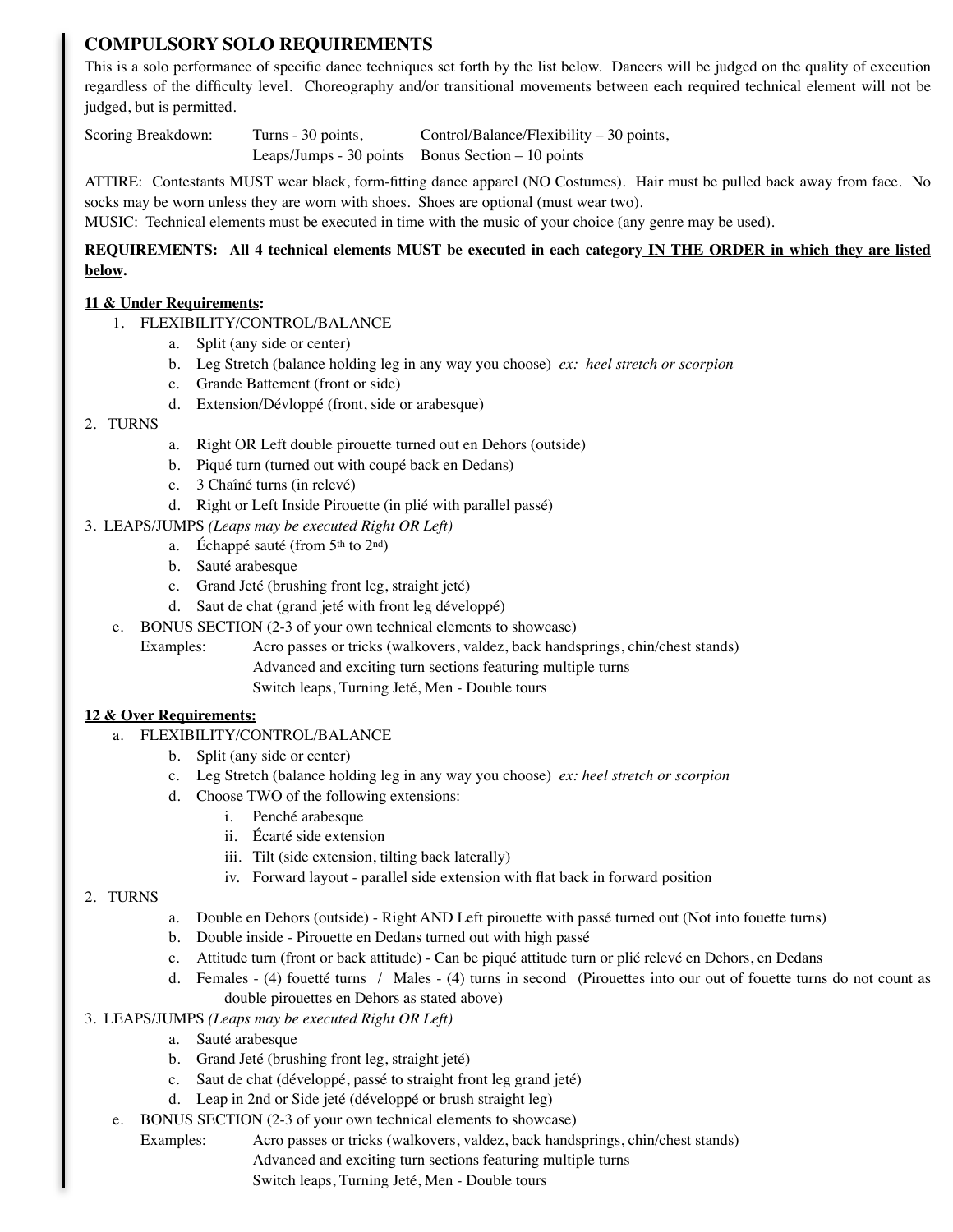# **TITLE DIVISION COMPETITION**

**ELITE TITLE COMPETITION** – *(Advanced Level)* Dancers may compete any or all (3) of their solo routines for the Elite Title of 'Miss NexStar or 'Mister NexStar'

**PREMIER TITLE COMPETITION** – *(Intermediate Level)* Dancers may compete any or all (3) of their solo routines for the Premier Title of 'Miss NexStar or 'Mister NexStar'

The Title Competition is judged completely separate from the dance portion of the performer's solo. A competitor can receive a total of 50 points maximum from the judges. The Title Competition is judged more on overall presentation and everything is weighed equally (talent, technique, overall presentation, etc.) with only one score.

Title Age Divisions are as follows:

| Little Miss NexStar/Little Mister NexStar | Ages 5 & Under |
|-------------------------------------------|----------------|
| Petite Miss NexStar/Petite Mister NexStar | Ages $6-8$     |
| Junior Miss NexStar/Junior Mister NexStar | Ages $9-11$    |
| Teen Miss NexStar/Teen Mister NexStar     | Ages 12-14     |
| Miss NexStar/Mister NexStar               | Ages 15-19     |

**TITLE COMPETITION AT NATIONAL CHAMPIONSHIPS –** Dancers may enter the Title division in the same manner as for the regionals. Dancers are not required to have competed for Title at a Regional Competition in order to be eligible to enter Title at the Championships.

**NATIONALS TITLE SHOWDOWN** – At each of our National Championships, we will announce the top 5 title scores (from each age division) during the solo awards ceremony. These performers will then recompete their solos at the 'Title Showdown'. We will then name the Title Champions, as well as the 1st Runner-Up, 2nd Runner-Up and Finalists.

Date and Time for the Title Showdown will be determined based on the schedule for each National Championship. This will be set no later than 30 days prior to the competition.

# **AWARDS**

### *ADVANCED LEVEL HIGH SCORE AWARDS***:**

All Solos, Duets/Trios, Small Groups, Large Groups Lines & Grand Lines, in each age division (with the exception of the Adult Division), are eligible for High Score Awards. There must be a minimum of 3 Entries in each high score division in order for a High Score Award to be presented. The ADVANCED Level *(ONLY)* will receive 'Star Dollars' for first place: *(1st Place Solos & Duet Trios will receive \$150 Star Dollars, 1st Place Groups, Lines & Grand Lines will receive \$200 Star Dollars)*

#### *INTERMEDIATE LEVEL HIGH SCORE AWARDS***:**

All Solos, Duets/Trios, Small Groups, Large Groups and Lines, in each age division are eligible for High Score Awards and will be presented with a special award for receiving the highest score. *\*NexStar reserves the right to combine divisions for overall high score.*

#### *NOVICE LEVEL HIGH SCORE AWARDS***:**

All Solos, Duets/Trios, Small Groups, Large Groups and Lines, in each age division are eligible for High Score Awards and will be presented with a special award for receiving the highest score. *\*NexStar reserves the right to combine divisions for overall high score.*

*TECHNIQUE AWARD* **–** (**Advanced Level ONLY)** A plaque will be presented for the Group or Line with the Highest Overall Technique score from the judges in the  $11 \& Under$  and  $12 \& Over$  age divisions.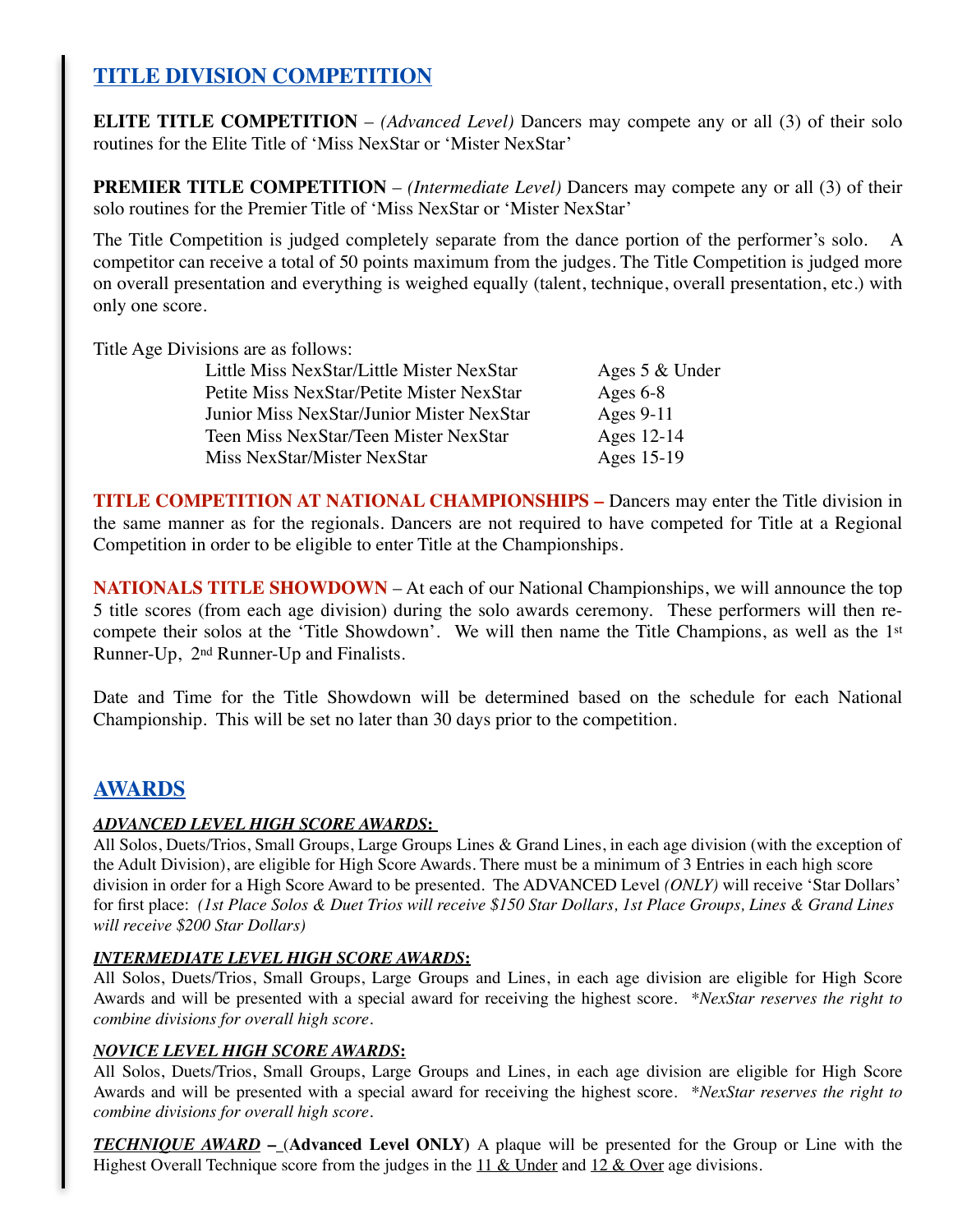## *STAR DANCE ALLIANCE REGIONAL CHAMPION AWARD* **–**

Advanced Level... This award will be given to the highest overall scoring Petite Group/Line, Junior Group/Line, Teen Group/Line, Senior Group/Line. 11 & Under Grand Lines and 12 & Over Grand Lines.

**Intermediate Level...**This award will be given to the highest overall scoring Petite Group/Line, Junior Group/Line, Teen Group/Line and Senior Group/Line

**Novice Level...** This award will be given to the highest overall scoring Petite Group/Line, Junior Group/Line, Teen Group/Line and Senior Group/Line

*EXCELLENCE in CHOREOGRAPHY* - This award will be presented to the teacher/choreographer of a Group or Line based on outstanding choreography. This will be awarded to both  $11 \&$  Under and  $12 \&$  Over age divisions.

*EXCELLENCE in ENTERTAINMENT*– This award will be presented to the teacher/choreographer of a group or line based on the routine's entertainment value. This will be awarded to both 11 & Under and 12 & Over age divisions.

*COMPULSORY HIGH SCORE AWARD* - This award will be presented to Compulsory Soloist with the highest score in the 11 & Under and 12 & Over age divisions. Compulsory soloists will not be eligible for High Score Dance Awards.

*STAR STUDIO AWARD* - This award will be presented to the studio that displays good sportsmanship, spirit and attitude during the competition. This will be awarded in  $11 \&$  Under and the  $12 \&$  Over age divisions.

*PHOTOGENIC AWARD* – A banner will be presented to the Top 3 scores in the 11 & Under and 12 & Over Age Divisions. *(Note: Contestants may only place once in the Top 3*). Photos will be returned to the contestants a the awards ceremony. NexStar is not responsible for any pictures which are not retrieved by the studio/contestant at the venue.

*TOP COSTUME AWARD* **-** All routines are automatically entered in the Costume Competition. The selection will be made by the judges on overall design, creativity, fit, and workmanship. A Costume Award awarded at each session awards ceremony.

*OUTSTANDING VOCALIST AWARD* - This award will be presented to the vocalist with the highest score in the 11 & Under and the 12 & Over Divisions. Vocalists will not be eligible for Overall High Score Awards.

*TOP MODEL AWARD* – This award will be presented to the Model with the highest score in the 11 & Under and 12 & Over Divisions. Modeling will not be eligible for Overall High Score Awards.

*SOLO AWARDS* – Awards will be presented to the Top 10 soloists in each age division. *(The same contestant may not place more than once for high score in the solo division.)*

*TITLE AWARDS* – Title Awards will be presented to the male and female high score and 1<sup>st</sup> and 2<sup>nd</sup> Runners up in each age division. The same contestant may not place more than once. Winners in each title division will receive a Tiara *(Miss Divisions)*, Sash, Medal and their picture will appear in the NexStar 2022 National Championship program. *Deadline to receive photos for Championship program is June 1, 2022*.

*DUET/TRIO AWARDS* – Awards will be presented to the Top 10 scoring duet/trios in each age division. *(The same duet/trio may not place more than once for high score in the duet/trio division. There must be a 50% difference in performers to be in the same age group of the same category.)*

*GROUP/LINE AWARDS* – Awards will be presented to the Top 10 scoring Small Groups, Top 5 scoring Large Groups and Top 5 scoring Lines in each age division.

*GRAND LINE AWARDS* – Awards will be presented to the Grand Lines in the 11 & Under and 12 & Over age divisions provided that there is a minimum of (3) entries in both age divisions. If there are less than three, the Grand Line age groups may be combined for overall High Score Awards.

*NOTE: Intermediate and Novice Level High Score Awards – There must be a minimum of 10 Solos and 5 Duet/ Trios, Groups, or Lines in each age division. If there are less than the minimum number, age divisions may be combined into 11 & Under and 12 & Over.*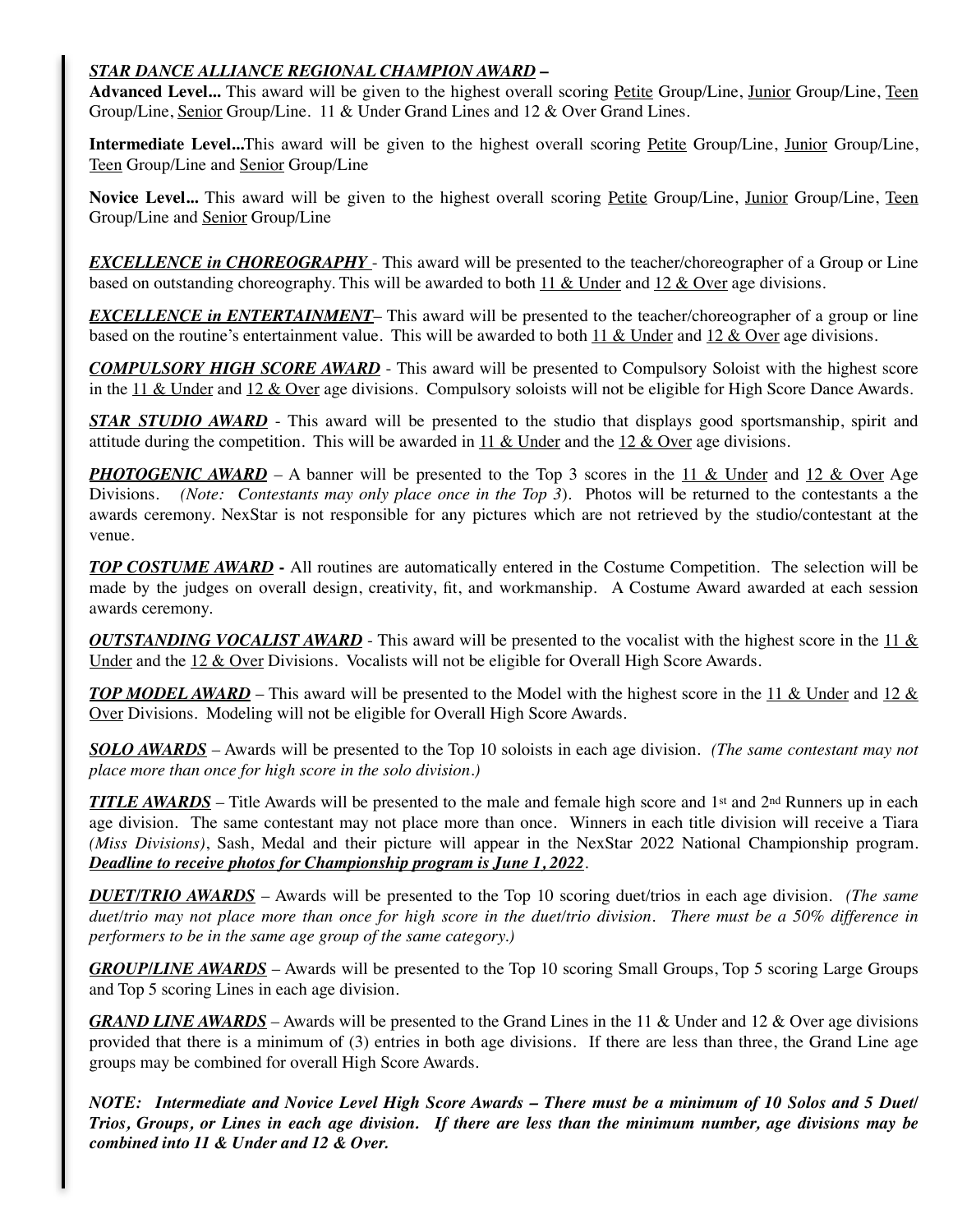*ADJUDICATION AWARDS* - Each entry in the Advanced, Intermediate, and Novice Competition Levels will be judged on a point system. Each entry will receive a ranking of either Diamond (*Advanced Level Only)*, Platinum, High Gold, Gold, High Silver, Silver, Bronze, or Honorable Mention based on their own score. In addition, a first place trophy will also be awarded to the routine with the highest score in each age/performance division. If there is only one entry in a division, a first place trophy will be awarded only if that entry receives Gold ranking or higher. If there are 2 or more entries in a division, the trophy will go to the highest scoring routine regardless of ranking. The Adjudication breakdown is as follows:

| Advanced Level - |                  | Intermediate Level -  |                               | Novice Level -        |                               |
|------------------|------------------|-----------------------|-------------------------------|-----------------------|-------------------------------|
| Diamond          | 295-300          | Diamond               | (not eligible)                | Diamond               | (not eligible)                |
| Platinum         | 290-294.9        | Platinum              | 285-300                       | Platinum              | 280-300                       |
| High Gold        | 285-289.9        | High Gold             | 280-284.9                     | High Gold             | 275-279.9                     |
| Gold             | 280-284.9        | Gold                  | 275-279.9                     | Gold                  | 270-274.9                     |
| High Silver      | 275-279.9        | High Silver           | 270-274.9                     | High Silver           | 265-269.9                     |
| Silver           | 270-274.9        | Silver                | 265-269.9                     | Silver                | 260-264.9                     |
| High Bronze      | 265-269.9        | High Bronze 260-264.9 |                               | High Bronze 255-259.9 |                               |
| <b>Bronze</b>    | 260-264.9        | <b>Bronze</b>         | 255-259.9                     | <b>Bronze</b>         | 250-254.9                     |
| Hon.Mention      | $259.9 \&$ below |                       | Hon. Mention $254.9 \&$ below |                       | Hon. Mention $249.9 \&$ below |

*\*\*A Routine must receive a Gold ranking or higher to qualify to compete for National Championships.*

# **NATIONAL CHAMPIONSHIPS INFORMATION**

### **LOCATIONS:**

**ROUND ROCK, TX - Kalahari Resort…June 25 – July 1, 2022 SANDUSKY, OH - Kalahari Resort… June 26 – July 2, 2022 GATLINBURG, TN – Gatlinburg Convention Center - June 30-July 4, 2022 ORLANDO, FL – TBA**

*Registration Deadline for all National Championships – May 1, 2022\*\**

*\*\* If you are competing at a Regional Competition after the deadline date listed above, please just contact our office prior to the date to let us know you are planning to attend.*

\*\*\*\*\*\*\*\*

*PLEASE NOTE: Substitutions of any performers for championships must re-averaged and the group must then compete at that age division.*

### **SCHEDULE:**

A preliminary schedule will be sent out to studios approximately 30 days prior to the start of the event.

- NO schedule requests will be accepted.
- Routines MUST compete at the time and date scheduled. No changes will be permitted.

#### **HIGH SCORE AWARDS:**

All Solos, Duets/Trios, Small Groups, Large Groups Lines & Grand Lines, in each age division, are eligible for High Score Awards. There must be a minimum of 3 Entries in each high score division in order for a High Score Award to be presented. The Advanced Level *ONLY* will receive 'Star Dollars' for first, second and third places.

|                              | 1st | $2nd \quad 3rd$   |  |
|------------------------------|-----|-------------------|--|
| Solos & Duet/Trios:          |     | \$300 \$200 \$100 |  |
| Groups, Lines & Grand Lines: |     | \$500 \$300 \$150 |  |